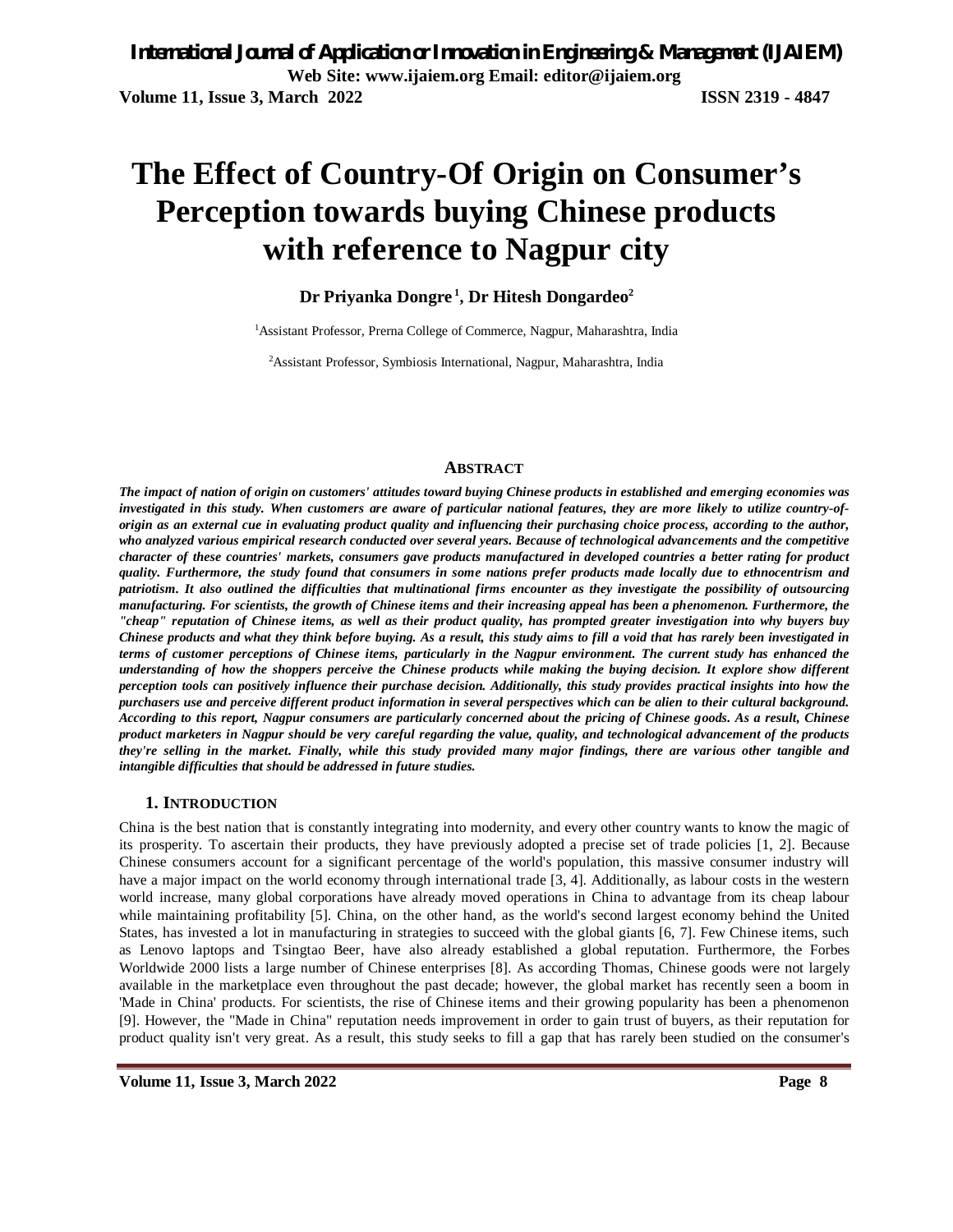## *International Journal of Application or Innovation in Engineering & Management (IJAIEM)* **Web Site: www.ijaiem.org Email: editor@ijaiem.org**

**Volume 11, Issue 3, March 2022 ISSN 2319 - 4847**

perception of buying Chinese items, especially in the setting of the United States [10].

#### **2. OBJECTIVES OF STUDY**

(i) To understand the perceptions of customers toward buying Chinese products. (ii) To examine the effectiveness of country of origin effect on customers' perception towards buying Chinese products.

#### **3. HYPOTHESIS**

H1: There is a direct effective relationship exists among the country of origin and customers' perception towards buying Chinese products.

#### **3.1 Cronbach's Alpha Reliability Test**

On the basis of initial samples collected for Pilot Survey or say pre-survey, 6 initial samples from each region i.e. total 30 samples, were tested for factors under consideration as well as for the factor of the overall performance. The following table provides the results of the pre-survey of the study where 5 questions were asked to the initial 30 respondents.

#### **3.2 Figures and Table***s*

| Sr. No. | <b>Factors</b>               | <b>Initial</b><br>Sample size | No. of<br><b>Ouestions</b> | <b>Cronbatch's Alpha</b><br>Value | Interpretation   |
|---------|------------------------------|-------------------------------|----------------------------|-----------------------------------|------------------|
|         | <b>Land of Origin Effect</b> | 30                            |                            | 0.919                             | <b>Excellent</b> |

Interpretation: Since for Dimension, Cronbach's  $\alpha$  0.9, the model is an excellent one for all the attributes under consideration for testing Hypotheses. For conducting the post survey under the given hypotheses, there is no need for any of the alteration and in any of the questions

#### **3.3 Tabulation for Sample Distribution**

Following table provides the clear information for the collection of samples under the major regions of the Nagpur District. The attempt was to collect the unbiased samples which would support the objectives of this research study.

| Sr. No.      | <b>Region</b>                            | <b>No. of Samples</b> |  |
|--------------|------------------------------------------|-----------------------|--|
| $\mathbf{1}$ | <b>Kamleshwar and Saoner</b>             | 70                    |  |
| $\mathbf{2}$ | <b>Narkhed and Katol</b>                 | 60                    |  |
| 3            | Kuhi, Umred and Bhiwapur                 | 60                    |  |
| 4            | Parshioni, Ramtek and Mouda              | 70                    |  |
| 5            | Higna, Nagpur (City & Rural) and Kamptee | 70                    |  |
|              | Total:                                   | 330                   |  |

**Volume 11, Issue 3, March 2022 Page 9**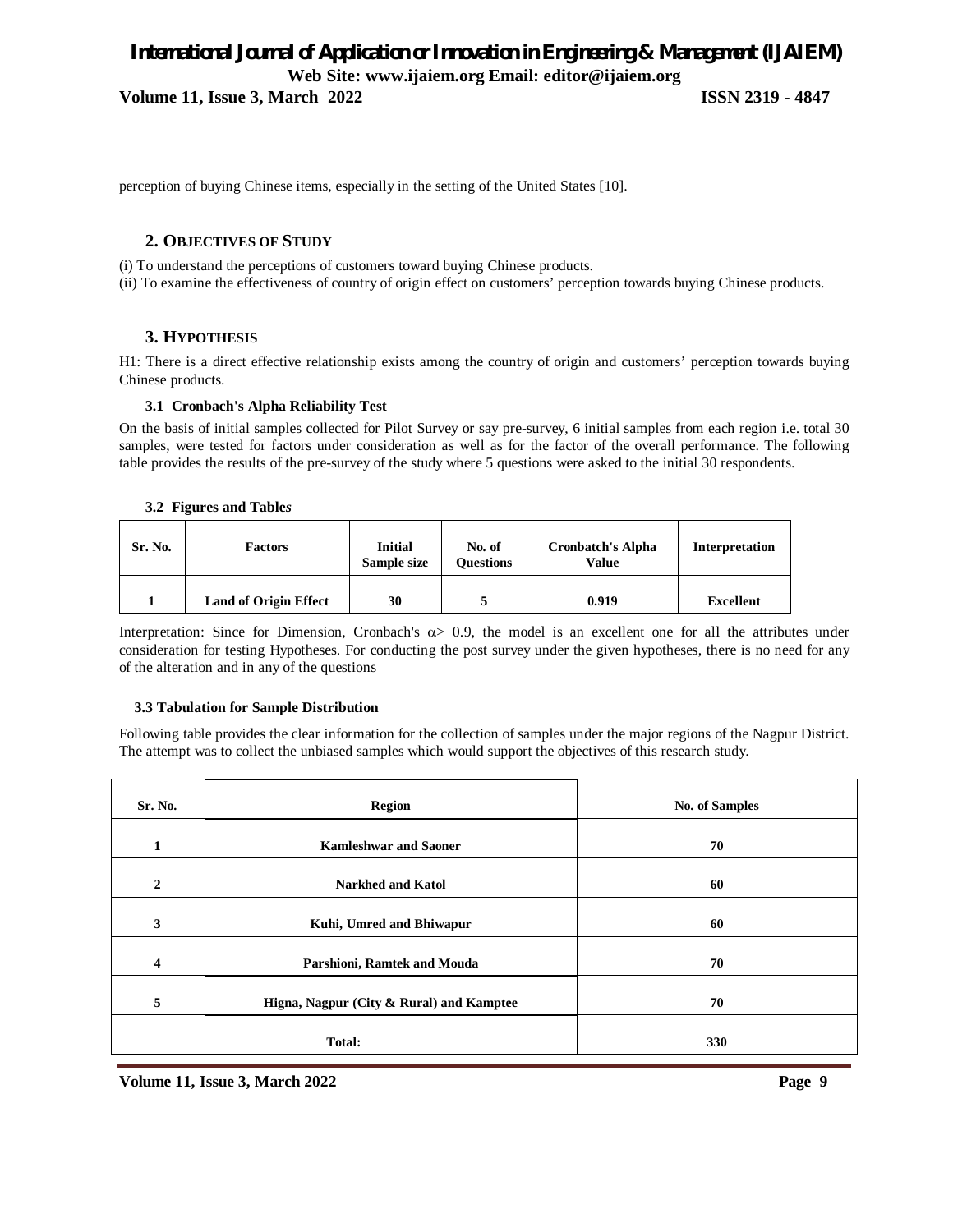## *International Journal of Application or Innovation in Engineering & Management (IJAIEM)* **Web Site: www.ijaiem.org Email: editor@ijaiem.org Volume 11, Issue 3, March 2022 ISSN 2319 - 4847**

Place illustrations (figures, tables, drawings, and photographs) throughout the paper at the places where they are first discussed in the text, rather than at the end of the paper. Number illustrations sequentially (but number tables separately). Place the illustration numbers and caption under the illustration in 10 pt font. Do not allow illustrations to extend into the margins or the gap between columns (except 2-column illustrations may cross the gap). If your figure has two parts, include the labels "(a)" and "(b)".

#### **Trends in the Model**



All the Five questions under this factor reflect a mix support, since the amount of supportive responses as compared to non-supportive responses together seems to be almost same. Thus Land of Origin factor directly may not matters as per the customers' perception for buying the Chinese product.

#### **References**

- [1]Engardio, F., 2007. Chindia: How China and India are Revolutionizing Global Business. New York: McGraw-Hill, pp: 34-37.
- [2] Hou, J.W., 2011. Economic reform of China: Cause and effects. The Social Science Journal, 48(3): 419-434
- [3] Meredith, J. and S. Robyn, 2009. The Elephant and the Dragon: The Rise of India and China and what it means for All of Us. New York: Norton and Company, pp: 36.
- [4]. Pennington, R., 2002. Critical issues in Chinese market communication development. The Social Science Journal, 39(1): 83-94.
- [5]Zhou, K.Z., 2006. Innovation, imitation and new.product performance: The case of China. Industrial Marketing Management, 35(3): 394-402.
- [6]Reich, H. and R. Robert, 2005. The Work of Nations: Preparing Ourselves for 21st Century Capitalism. New York: Knoof, pp: 24-26.
- [7]. Taslimi, M., M. Goudarzi and R. Rostamian, 2012. Impact of Inflation Uncertainty on the Prices of Industrial Products. World Applied Sciences Journal, 20(8): 1139-1146.
- [8]. Forbes, 2012. Global 2000 Leading Companies. Retrieved from www.forbes.com/global2000/.
- [9]. Thomas, J.R., 2012. China syndrome. Retrieved June 28, 2012, from Www.Rockproducts.Com Rock Products.
- [10]. Ahmed, Z.U., J.P. Johnson, Y. Xia and K.F. Chen, 2004. Does Country of Origin Matter for Low Involvement Products? International Marketing Review, 21(1): 102-120